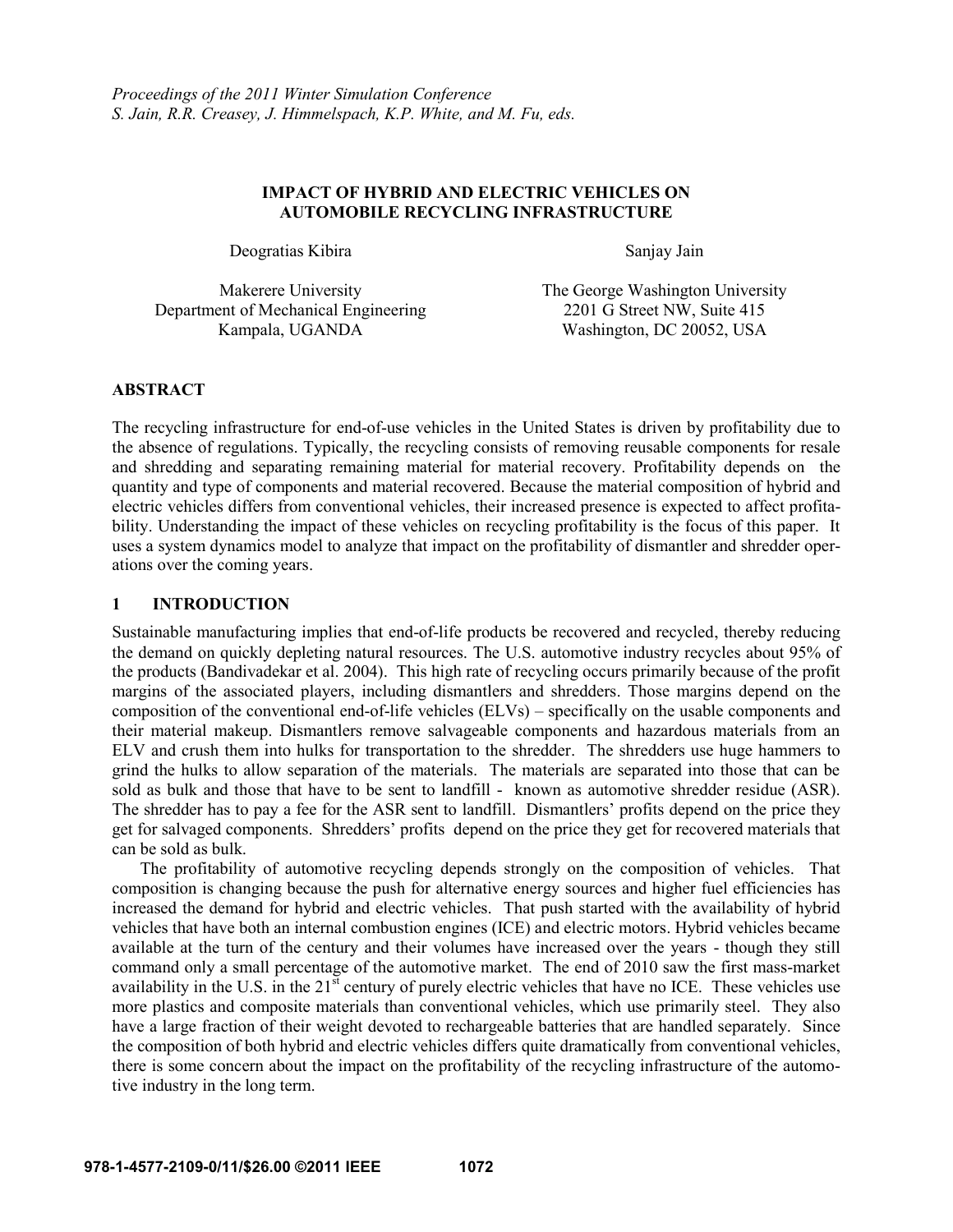This paper analyzes that impact. Of particular concern is that the push to improve the environment by using hybrid and electric vehicles may actually (1) reduce the overall profitability of recycling and (2) end up hurting the environment in the long term! Understanding the potential impact at this early stage will allow new policies and cost structures to be developed that keep the automotive recycling infrastructure profitable and thus operational. The scope of this paper does not include an analysis of such policies and structures. A model is proposed instead that might prove useful for such explorations in future.

The paper is organized as follows. Section 2 reviews the recent recycling literature with special emphasis on its profitability. Section 3 provides the specific objectives and approach used for this study. Section 4 presents a sustainable manufacturing framework for system dynamics modeling and a description of the model developed for this study. Section 5 describes the inputs to that model and Section 6 discusses the results of the analysis of scenarios with hybrid and electric vehicles sales projections and its implications. Section 7 presents our conclusions.

#### **2 LITERATURE REVIEW**

This study uses an approach based on system dynamics. Such an approach has been used for both forward and reverse supply chains. In his ground breaking book on system dynamics, Sterman (2000) includes multiple applications to supply chains include two on reverse supply chains.

It was Chen (1994) that constructed and demonstrated an early system dynamics model for automobile recycling. Zamudio-Ramirez (1996) addresses the part recovery and material recycling in the US auto industry. Taylor (1999) analyzes the market structure of paper recycling and the associated impact on prices and flows. Boon et al. (2001) used goal programming techniques to study the flow of aluminum intensive vehicles through the automotive recycling infrastructure. They concluded that the infrastructure, which was designed for steel intensive unibody vehicles, would remain with the shift to aluminum intensive vehicles. Boon et al. (2003) did a similar study on the impact of hybrid and electric (or clean) vehicles. They acknowledged the limitation of the linear assumptions of goal programming, but pointed to informative first order results. Those results implied that the clean vehicles might be profitable to process if (1) there were a market for the parts and (2) there were sufficient quantities of non-ferrous materials (aluminum, copper, zinc). The paper provides useful data on vehicle composition, some of which we have used in this paper. Our study uses system dynamics modeling and has the benefit of production and sales data current as of 2011, almost a decade later than the earlier study.

Bandivadekar et al. (2004) studied the U.S. automotive life-cycle chain using system dynamics and analyzed the impact of the changing composition of the vehicles. They concluded that the fraction of vehicles being recycled needed to increase to maintain the viability of the recycling infrastructure. While they referred to an increasing use of the hybrid vehicles they did not address the issue of battery removal directly that is explicitly addressed in our study.

Edwards et al. (2006) discussed the economics of recycling in the United Kingdom in view of the ELV directive of the European Union (EU). The directive calls for 95% recovery and 85% recycling by weight of vehicles by 2015 and includes provisions for the removal of fluids and batteries. They reported that the added removal costs had been absorbed by the high value of scrap steel. They suggested that, going forward, the market for recycled polymers should be exploited to support the dismantlers (identified as authorized treatment facilities). Ferrão et al. (2006) also focused on the EU ELV directives and model strategies to meet the EU directive targets. They concluded that ASR mechanical separation and recycling technologies were promising ways to help meet the targets.

Kumar and Yamaoka (2006) used system dynamics simulation to study and compare the closed loop supply chains of U.S. and Japanese automotive industries. They reported that 55 % of used cars are exported from Japan and suggested that the Japanese government support automotive recycling in the import countries. For U.S., they reported that extended car life cycles actually reduce both the demand for new cars and the recycling of old cars. They recommend that the U.S. government provide incentives for new or environmental friendly cars and enact laws for ELV and periodical environmental inspection.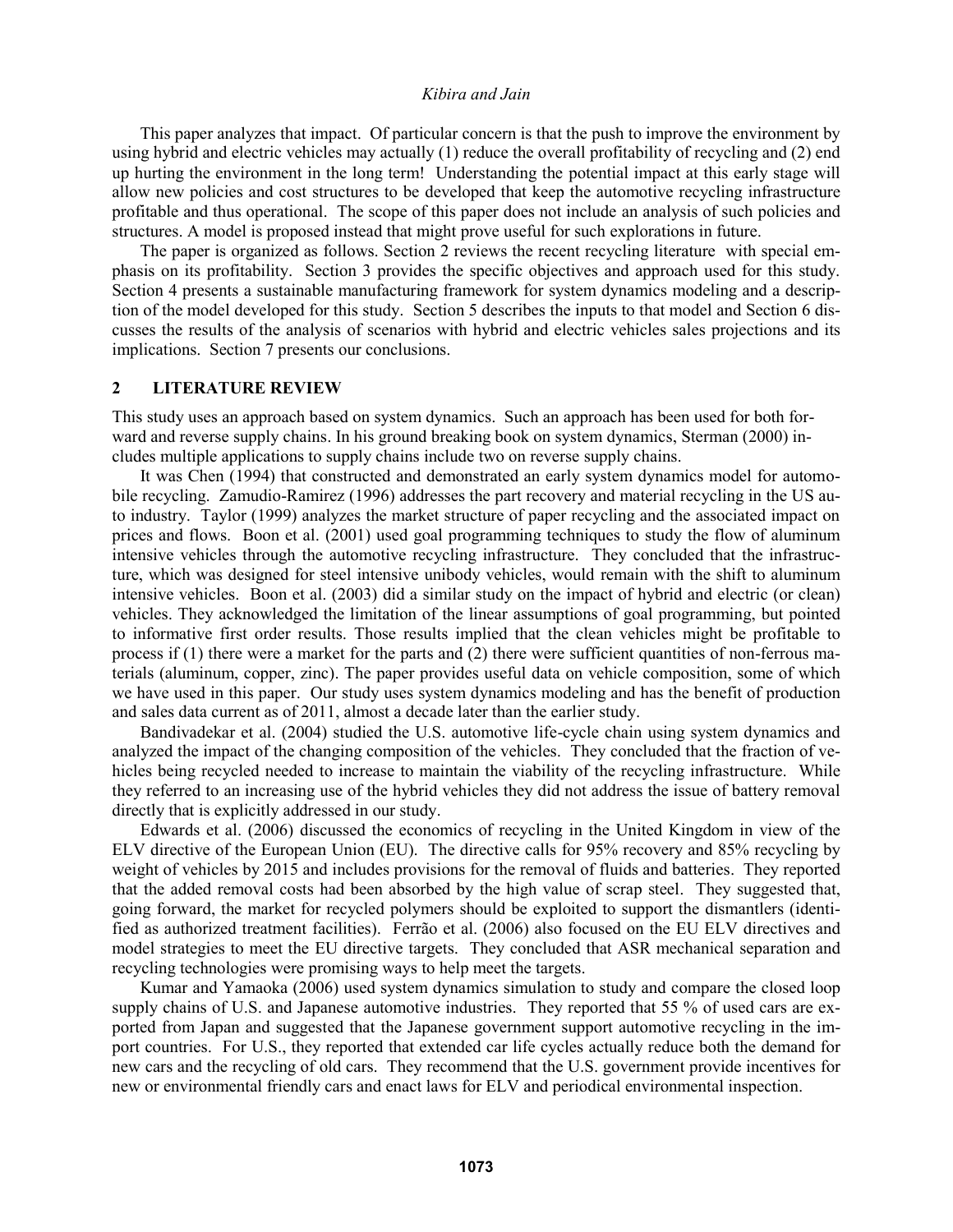Kumar and Sutherland (2008) reviewed the research on sustainability of automotive recycling infrastructures. Their conclusions included the need (1) for improved models to study the interactions of involved stakeholders and (2) to study several questions including energy issues, life cycle CO2 emissions, and the impact of light-weight materials.

The literature review indicates the importance attached by several researchers to the issue of economic viability of the automotive recycling infrastructure, especially in Europe. Increased attention in the research domain will help generate the data that may then be used for convincing policy makers to explore new policies to sustain the automotive recycling infrastructure.

### **3 STUDY OBJECTIVES AND APPROACH**

This study involves two major activities. The first is to evaluate the impact of the increasing numbers of hybrid and electric vehicles on the profitability automotive recycling, the dismantler and shredder segments in particular. The second is to develop an initial modeling capability that can be iteratively enhanced to include larger numbers of stakeholders and relevant issues.

Similar to several works described above, our study uses a system dynamics model to perform the evaluation. That evaluation is based on a comparison of a forecasted scenario with a base scenario containing conventional vehicles only. We attempt to improve on those works by (1) using current data on the actual and forecasted sales of conventional, hybrid, and electric vehicles and (2) modeling their individual flows through life-cycle stages rather than as a representative average vehicle. This allows us to model the impact of large battery packs used in the hybrid and electric vehicles more accurately.

The data for this study has been collected from the literature mentioned in the previous section and on-line sources such as government websites (U.S. International Trade Association 2011, U.S. DoT 2011), automotive publications websites (Ward's Automotive Group 2011, WorldOMeters 2011), and sustainable transportation interest organizations (ICCT 2011). Some of the forecast data was generated using extrapolations from available industry forecasts. In building our system dynamics model, we have made several assumptions, which are described in the next section.

#### **4 MODEL DESCRIPTION**

This study is based the conceptual framework for modeling of sustainable manufacturing described in (Jain and Kibira 2010). Presently, we describe that conceptual framework; then, we provide details about the system dynamics model, based on that framework, developed for this study.

### **4.1 Framework for System Dynamics Modeling of Sustainable Manufacturing**

The conceptual framework (Figure 1) allows sustainable manufacturing modeling at different levels of granularity – from global to the manufacturing plant floor. It includes four domains: manufacturing, environmental, financial, and social. Each domain can be modeled fairly independently with some information from other domains provided as variables. The arrows in the framework represent indirect flows of materials and information between the domains or more abstract impacts and interactions. For example, the ultimate goal of any manufacturing firm is to remain financially viable. Such viability can be determined over time through modeling of flows in the financial domain. Finances are used to fund manufacturing activities and pay workers. The manufacturer earns revenue from the sale of products. Manufacturing employs people and contributes to the development of communities. The social domain is used to model the community and people aspects including the market for the products and services.

There are no direct flows between the domains since manufacturing is represented as an entity in each of the other domains. The relevant aspects of the manufacturers are represented in the other domains. Manufacturers are represented as corresponding environmental entities in the environmental domain, as corresponding social entities in social domain and as corresponding financial entities in the financial domain.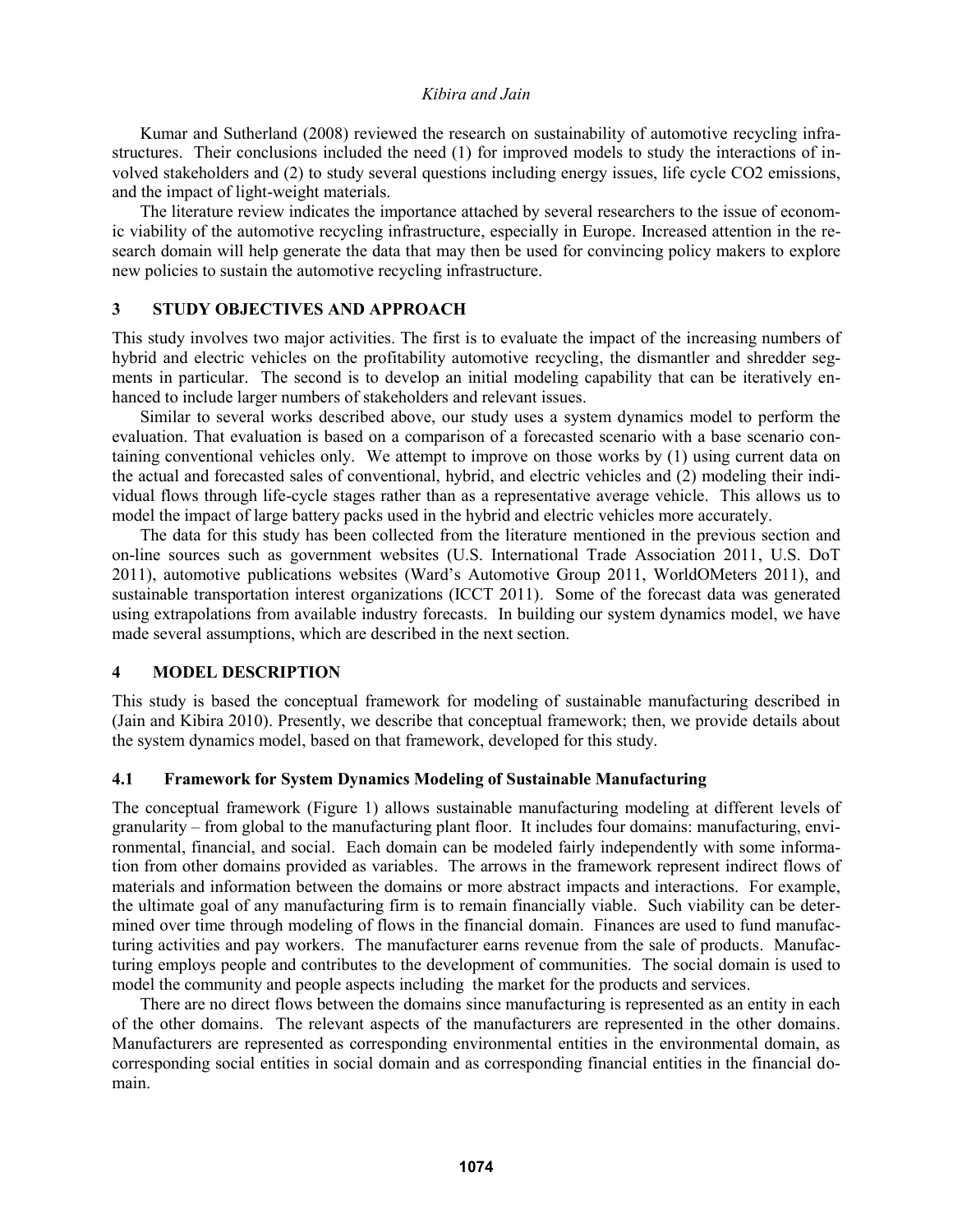

Figure 1: Conceptual framework for system dynamics modeling of sustainable manufacturing

### **4.2 Input Factors for our Model**

The principal inputs into the model are vehicles. There are three types according to the source of power: conventional vehicles, hybrid electric vehicles, and battery electric vehicles. Henceforth, we designate them as "conventionals", "hybrids", and "electrics" respectively. The gross material composition of a specific vehicle depends on its designation, and it varies with time. For example, to make them lighter and reduce energy consumption, conventional vehicles contain more composite and aluminum materials than ever before. Hybrids and battery electrics are similar to conventional in material composition, but the batteries are bigger (Boon et al. 2003). In fact, in the newer battery electrics, the battery may weigh as much as an internal combustion engine. Used batteries of hybrids and electrics are rarely recycled. Instead, they may be recovered for reuse in used vehicles. Since hybrids and electrics are projected to increase market share, their presence will impact on the economic viability of the recycling infrastructure.

The model assumes an automobile life expectancy of 4 to 15 years. The dismantler removes components that would contaminate the recycled materials further downstream including the fuel tank, battery, converter, tires, fluids, and airbag. In addition, the dismantler removes subassemblies of commercial value such as instrument panel, transmission system, bumpers, and steering assembly. The dismantler also removes the engine from conventional and hybrids and the battery from hybrids and electrics. Their age and condition, particularly for batteries, determines what happens to them in the downstream processes. For example, some electric batteries can still achieve 80% of their original charge after 10 years of use. These batteries can be sold used for such applications as energy storage from solar panels or wind farms. Lead-acid batteries on the other hand, when sold for recycling, generate about \$0.12 per/kg (Boon et al. 2003).

What remains of a vehicle after material recovery is called the hulk. It is crushed, flattened, and transported for sale – between \$100 and \$150 on average – to the shredder. Some vehicles, about 15%, are sold by owners directly to shredders (Kumar et al. 2008). At the shredder, the hulk is reduced to shreds of metal using a hammer mill.

The dynamic model (Figure 2) combines the activities of shredding and material separation. The materials are classified into ferrous, aluminum, other nonferrous metals, plastics/composites, and miscellaneous. The shredder receives revenue by selling these materials. Ferrous materials sell for \$100-\$150 per ton. Aluminum generates \$750 per ton while other nonferrous metals, about \$1200 per ton. The remainder, called automotive shredder residue (ASR), is landfilled at a cost to the shredder. Increasingly, plastics and composite materials are also being recovered as technology is developed. The model as-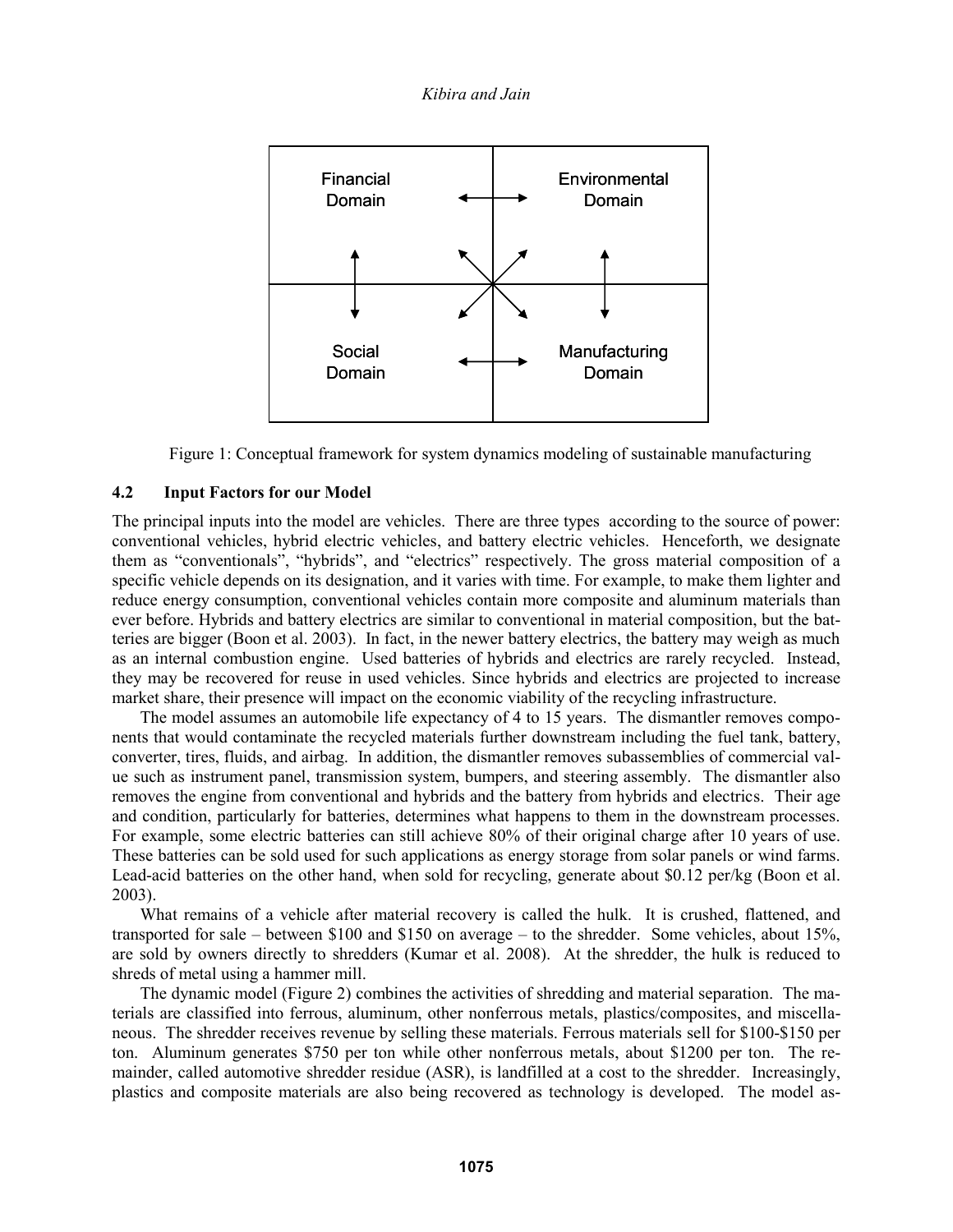sumes that by the year 2020 up to 20% (conservative estimate) of these materials would be recoverable for sale. Figure 2 summarizes the flow of automobiles through use and recycling.



Figure 2: Automobile volume flow in the use and recycling system

Figure 3 shows the material and cash flows for materials and components in the automobile lifecycle including its passage through the recycling infrastructure. As discussed above, the dismantler buys the vehicles, but is paid for the saleable parts removed for reuse - some materials, such as tires, have no commercial value. The shredder pays for the hulks, but is paid by material suppliers for the materials removed. Local material producers purchase scrap from shredders and are paid by local manufacturers for the materials processed.



Figure 3: Material and financial flows in the automotive recycling infrastructure

### **4.3 Input Data**

The data to run the model was obtained from different sources including on-line and literature searches. The model uses both historical data (1991-2010) and future projections for (2011-2020). Per the data, hybrids entered the stream in the year 2000 while electric vehicles came in late 2010. Details of some data categories are shown in subsequent tables. Table 1 shows the data categories used.

# **4.4 System Dynamics Modeling**

For this study, we constructed a system dynamics simulation model. That model uses stocks and flows to describe the material and financial flows through the system. A simple example is shown in Figure 4. Mathematically, the inventory (Stock) at any time t is represented by the integral

$$
inventory() = \int_{t_0}^{t} [production(s) - sales(s)]ds + inventory(t_0)
$$

where production(s) represents the value of the inflow at any time *s* between the initial time  $t_o$  and the current time *t*.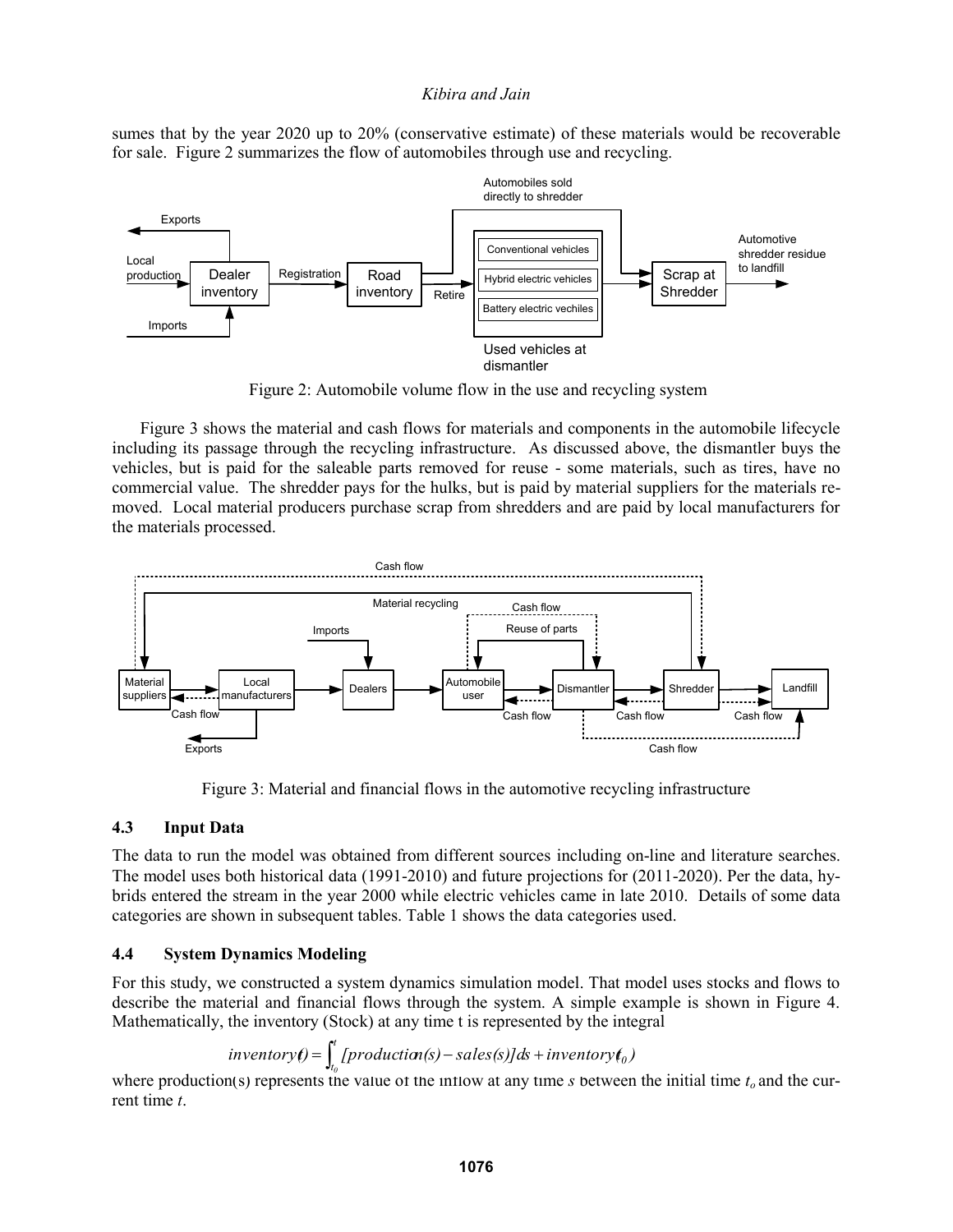| a) Local production                 | m) Vehicle plastics composi-       | vi) Glass                          |
|-------------------------------------|------------------------------------|------------------------------------|
| b) Exports                          | tion                               | vii) Other recovered compo-        |
| c) Imports                          | n) Vehicle miscellaneous           | nents                              |
| d) End of life vehicle exports      | composition                        | viii) Battery – for hybrid and     |
| e) Sales data                       | Average weight and ma-<br>$\Omega$ | electric vehicles                  |
| i) Conventional                     | terial composition of              | q) Prices of junked vehicles (con- |
| ii) Hybrids                         | i) Airbag                          | ventional, hybrids, and elec-      |
| iii) Electric                       | ii) Converter                      | tric)                              |
| f) Recycling rate                   | iii) Fuel tank                     | Recycling fraction, and ma-<br>r)  |
| g) Retire rate                      | iv) Battery – conventional         | terial price of                    |
| h) Percentage vehicles dis-         | vehicle                            | i) Ferrous materials               |
| mantled                             | v) Tires                           | ii) Aluminum                       |
| i) Average vehicle weight -         | Average weight, recovery<br>p)     | iii) Other nonferrous metals       |
| all categories                      | rate, and average price of         | iv) Plastics                       |
| <i>i</i> ) Vehicle ferrous composi- | i) Engine                          | v) Miscellaneous                   |
| tion                                | ii) Transmission                   | s) Investment and operating cost   |
| k) Vehicle aluminum compo-          | iii) Instrument panel              | for dismantler and shredder        |
| sition                              | iv) Bumper                         | t) Landfill cost                   |
| 1) Vehicle other nonferrous         | v) Steering wheel                  | u) Hulk and transport cost         |
| composition                         |                                    |                                    |
|                                     |                                    |                                    |

Table 1: Data used in the model



Figure 4: Example of stock and flow diagram

For our model, the flows represent the number of vehicles that enter and exit a stage in the life cycle. Stocks represent the number of units or the tonnage of material. The data is externally stored in tables and read into the model during the run. The simulation model reads time varying data inputs and parameters. For example, to describe the tonnage of material from vehicles retiring now, it uses material composition of vehicles manufactured for each of the previous years and the percentage vehicle retiring at each age, 4- 15 years. Table 2 has been developed based on data in Kumar and Sutherland (2008) and Boon, Isaacs and Gupta (2003) and shows the material composition of each car type as used in the model.

Table 2: Material composition in kilograms for different vehicle types

| Vehicle type &<br>year  | Conventional |      | <b>Hybrid</b> | <b>Electric</b> (excluding<br>battery) |
|-------------------------|--------------|------|---------------|----------------------------------------|
| Material                | 2000         | 2020 | 2010          | 2010                                   |
| Ferrous                 | 770          | 432  | 625           | 380                                    |
| Aluminum                | 93           | 148  | 115           | 100                                    |
| Other nonferrous metals | 46           | 75   | 40            | 50                                     |
| Plastics/Composites     | 150          | 220  | 145           | 250                                    |
| Other materials         | 191          | 125  | 125           | 125                                    |
| Total weight            | 1250         | 1000 | 1050          | 955                                    |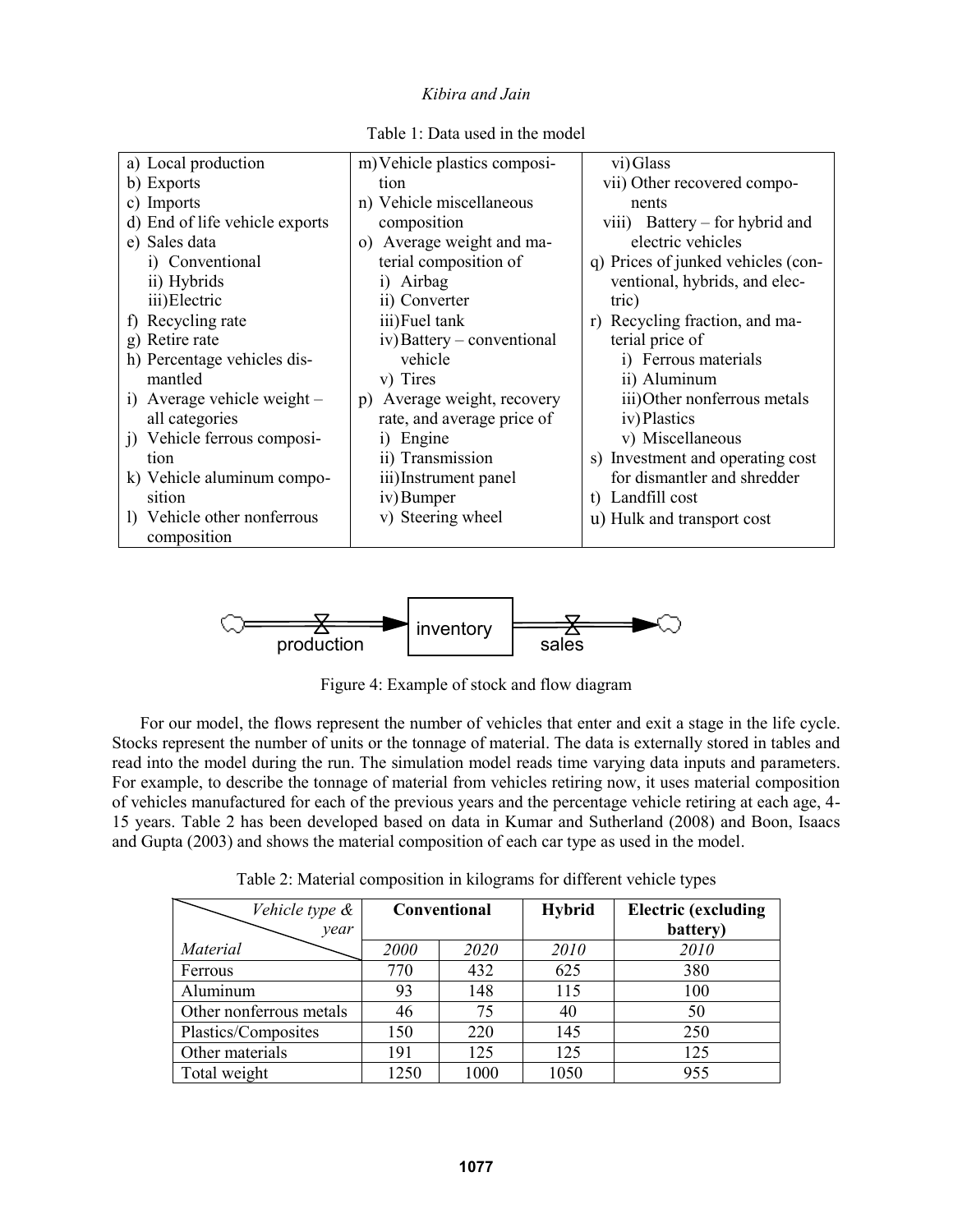Figure 5a shows the stock and flow diagram of the material flow at the dismantler. Figure 5b shows the same for the shredder. These diagrams are for conventional vehicles; similar diagrams have been developed for hybrids and electrics. Additional diagrams are used to express material balance and the calculation of profits but are not included here due to page length restrictions. As shown in the stock and flow diagram, retiring vehicles go through the dismantling and produce the shredder stock. From the shredder, material is either sold or landfilled.



Figure 5a: Stock and flow representation of the dismantler

Table 3 shows the details of the materials removed by the dismantler. Figure 6 shows the high-level model used in the calculation of the dismantling profits. The dismantling processes must include removal of mandatory parts and components. The profits are calculated as a difference between the revenues and expenditure. The costs must also include investment costs since we assume that the dismantling business premises and other assets are acquired as a loan for which regular repayments must be made to service it.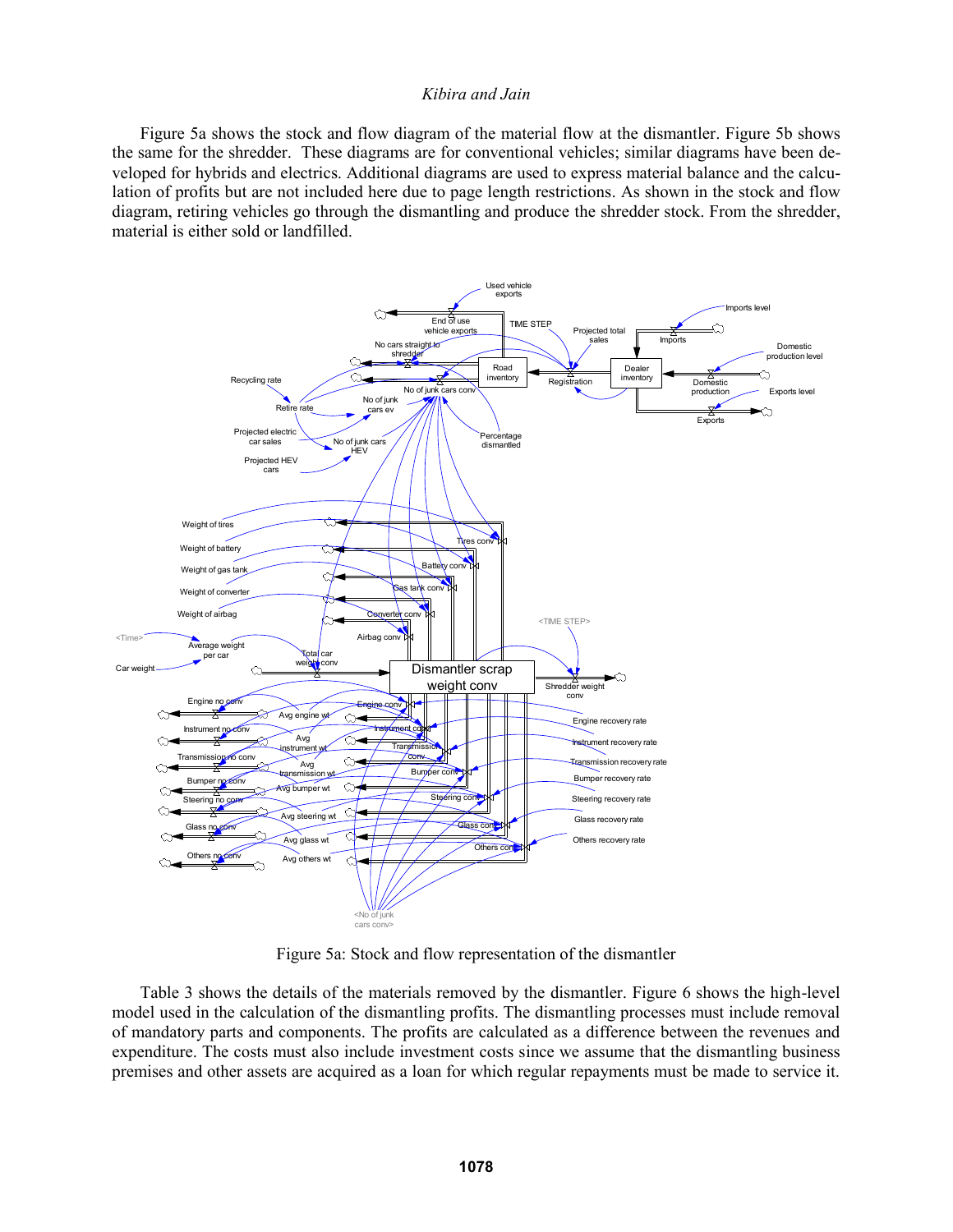Similar diagrams can constructed for the shredder profits. Table 4 shows the shredder recovery fraction of material and prices.



Figure 5b: Stock and flow representation of the shredder

| <b>Item</b>      | Conventional | <b>Hybrid</b> | <b>Electric</b> | <b>Recovery</b> | Price sold (\$) |
|------------------|--------------|---------------|-----------------|-----------------|-----------------|
|                  |              |               |                 | fraction        |                 |
| Engine           | v            | Y             | none            | 0.1             | 500             |
| Instrument panel | v            | v             |                 | 0.1             | 80              |
| Transmission     | v            | v             | v               | 0.35            | 250             |
| <b>Bumper</b>    | v            | V             | v               | 0.45            | 100             |
| Steering         | v            | Y             | v               | 0.35            | 100             |
| Glass            | v            | v             | v               | 0.3             | 75              |
| <b>Battery</b>   | N            | Y             | V               | 0.75            | $70 - 1000$     |
| Hulk             | v            | v             | v               |                 | 100             |
| Others           | v            | v             | v               | 0.1             | 50              |

Table 3: Materials recovery, recycling fraction, and prices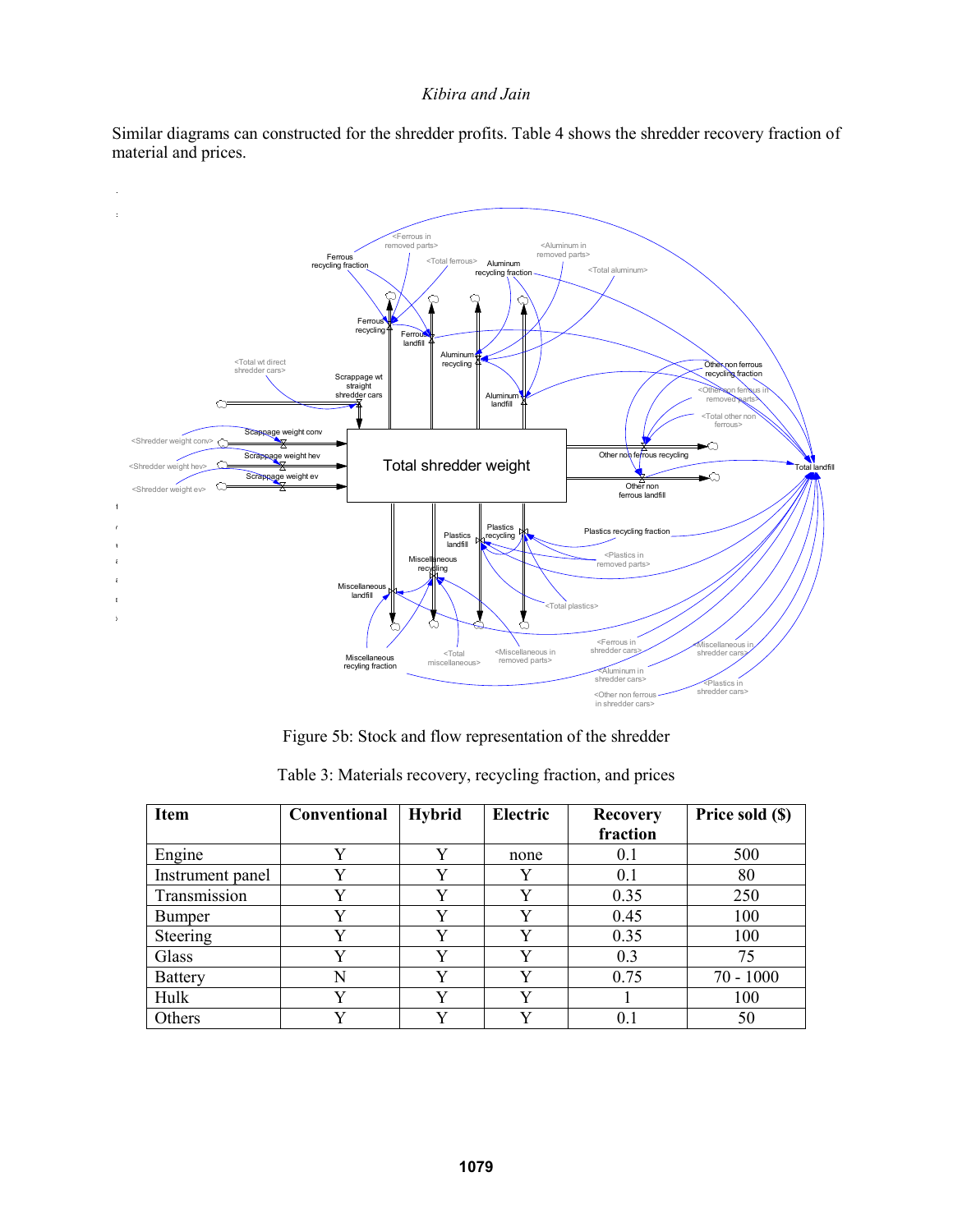

Figure 6: Profit calculation model for the dismantler

| <b>Material</b>         | <b>Recycling fraction</b> | <b>Price/Ton</b> |
|-------------------------|---------------------------|------------------|
| Ferrous                 | 0 95                      | 100              |
| Aluminum                | 0 90                      | 750              |
| Other nonferrous metals | 0.75                      | 1000             |
| Plastics/composites     | Varies                    | 50               |
| Others                  |                           | 50               |

Table 4: Recycling fraction of materials and prices

## **5 MODEL RESULTS AND DISCUSSION**

The graphs of Figures 7 and 8 show the impact of projected inventory changes - increases of hybrids and electrics - on the profitability of recycling business. Figure 7 shows the projected number of junked cars assuming conventional vehicles only (solid line) and the total inventory including hybrids (HEV) and electrics (BEV) (dashed line). It also shows the projected number of cars going to a landfill for both. Note the slight reduction in landfill due to the presence of smaller hybrids and electric vehicles.

Figure 8 shows the profitability trajectories for dismantler and shredder. Generally, the profits increase for the dismantler but decrease for the shredder once the hybrids and electrics enter the system. Interestingly, those graphs track the graphs for the conventionals. The dismantler would not be negatively affected by the material composition since this business depends on sale of components and the vehicle hulk. The increase in number of electrics could increase their end-of-life value since they would have batteries with reuse value. Currently, the market is still limited but assuming the market for batteries would become available, the dismantler could earn up to \$47.00 per vehicle. The shredder, on the other hand, is largely affected by the material composition and weight of the automobile. Future vehicles are expected to be lighter but will have higher aluminum and plastic/composite content. Since aluminum is a more expensive material, the future profitability of this business would need to be evaluated further with different rates of increase of aluminum content.

# **6 CONCLUSION**

The automotive recycling infrastructure in the U.S. has been driven by profitability. But, due to escalating cost of energy and fuel, conventional automobiles are becoming lighter and their material composition is also changing. Hybrids and electric vehicles are also projected to have a higher presence in the market. This will have an impact on the economic viability of automotive recycling business. In order to project the size of that impact, this paper has described a system dynamics model that can be useful to predict the future profitability.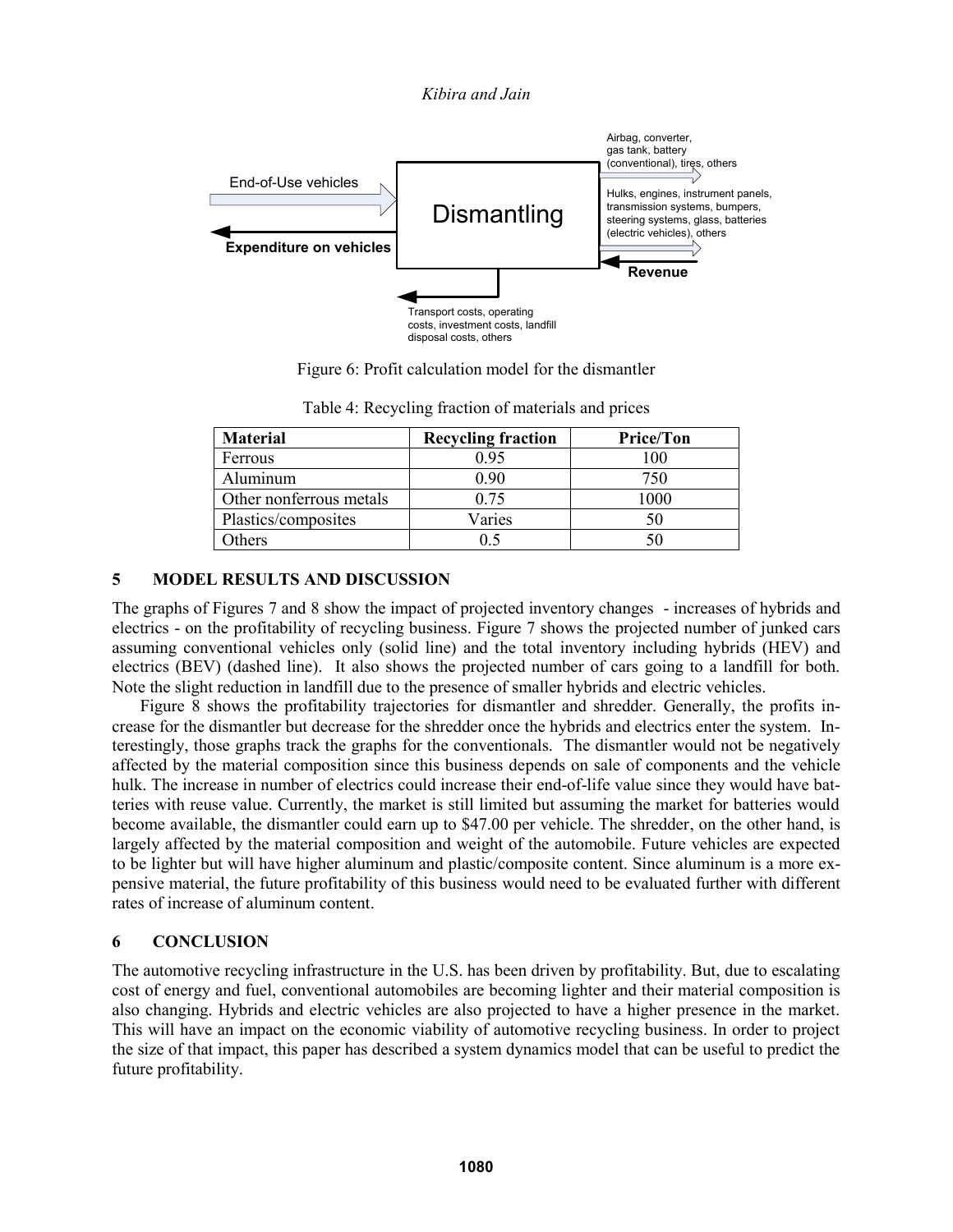

Figure 7: Number of conventional cars recycled and total landfill



Figure 8: Dismantler and shredder profits per vehicle

Since this model is based on future projected data there is a possibility of inaccuracy in the data. Therefore, the usefulness of the model is not so much in foretelling what the profits of dismantler and shredder would exactly be as it is in determining their future trajectories. In this case, the dismantler profits would rise. But those of shredder business reduce in the short term because of reduction in automobile weight but would recover in the years ahead with further increase in the aluminum and other metals content.

As material composition of the automobile continues to change, technologies are needed to recover and recycle more plastics/composite materials. Otherwise, the automotive shredder residue (ASR) will increase. This would negatively affect the economics of the shredders as they will recover less material but pay more for landfill. It would also negatively affect the natural environment. Therefore, the recovery and recycling of plastics and composites is one of the major issues of interest. If technology can continue to be developed and matured to increase this recycling, the costs of recycling and subsequent profits would further the economic viability of investing in automobile recycling.

### **ACKNOWLEDGMENT**

A large part of this work was carried out under the sponsorship of the Sustainable and Life-Cycle Information-based Manufacturing program at the Manufacturing System Integration Division (MSID) at National Institute of Standards and Technology (NIST). The program concluded in September 2010. The paper gained from input provided by Dr. Albert T. Jones, Scientific Advisor to MSID at NIST.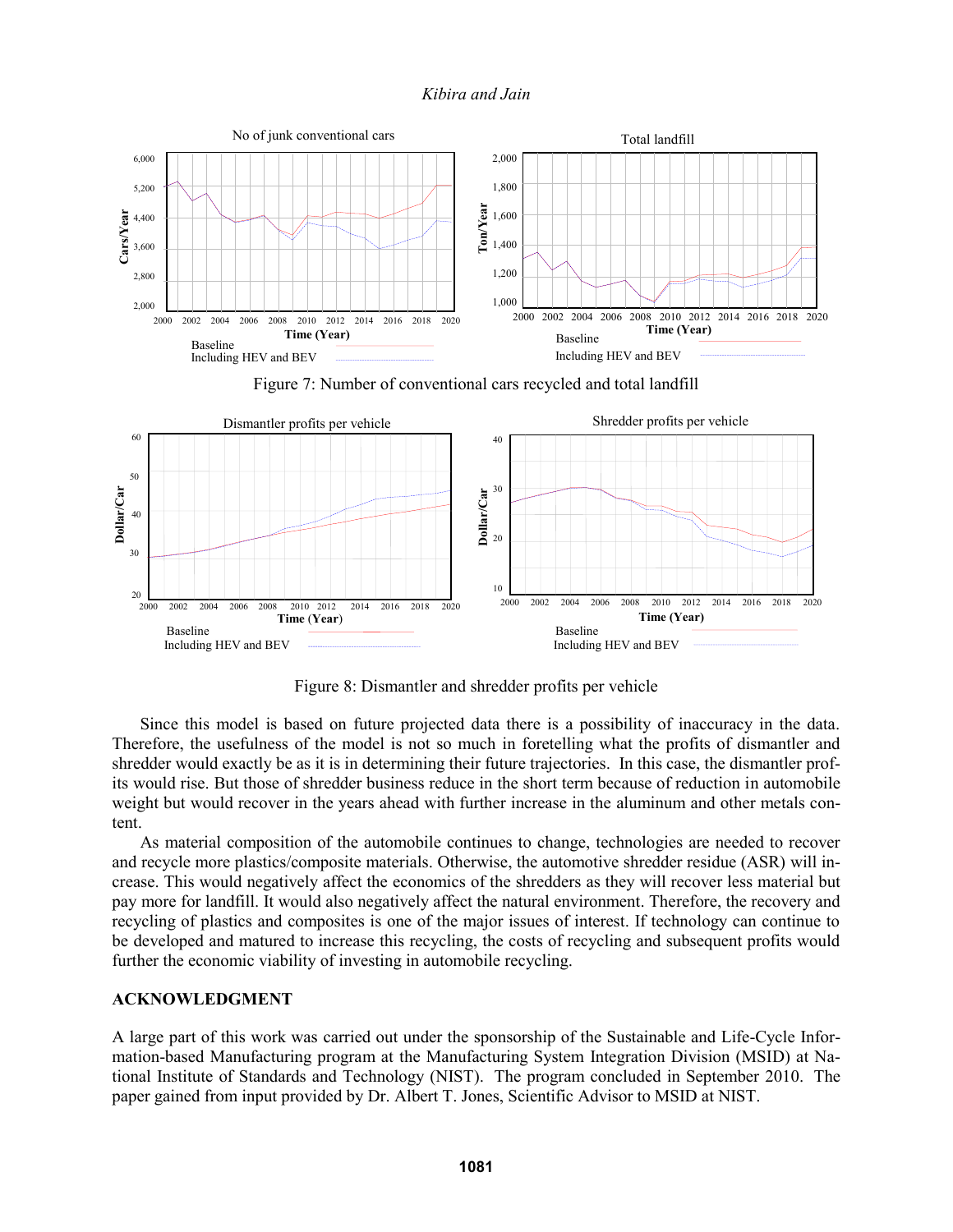### **DISCLAIMER**

A number of software and other products are identified in context in this paper. This does not imply a recommendation or endorsement of the software products by the authors or NIST, nor does it imply that such software products are necessarily the best available for the purpose. A large part of this work was sponsored by the U.S. government and is not subject to copyright.

## **REFERENCES**

- Bandivadekar, A.P., V. Kumar, K.L. Gunter, and J.W. Sutherland. 2004. "A Model for Material Flows and Economic Exchanges Within the U.S. Automotive Life Cycle Chain." *Journal of Manufacturing Systems*, 23(1): 22-29.
- Boon, J.E., J.A. Isaacs, and S.M. Gupta. 2001. "Economic Impact of Aluminum-Intensive Vehicles on the U.S. Automotive Recycling Infrastructure." *Journal of Industrial Ecology* 4(2): 117-134.
- Boon, J.E., J.A. Isaacs, and S.M. Gupta. 2003. "End-of-Life Infrastructure Economics for "Clean Vehicles" in the United States." *Journal of Industrial Ecology* 7(1): 25-45.
- Chen, C. 1994. "Prospects for Automotive Recycling: An Integrated Approach of System Dynamics and Life-Cycle Assessment." Master of Science in Technology and Policy Thesis, Massachusetts Institute of Technology, Cambridge, MA.
- Edwards, C., G. Coates, P.G. Leaney, and S. Rahimifard. 2006. "Implications of the End-of-Life Vehicles Directive on the Vehicle Recovery Sector." In *Proceedings of the Institute of Mechanical Engineers*, Vol. 220 Part B: J. Engineering Manufacture, 1211-1216.
- Ferrão, P., P. Nazareth, and J. Amaral. 2006. "Strategies for Meeting EU End-of-Life Vehicle Reuse/Recovery Targets." *Journal of Industrial Ecology* 10(4): 77-94.
- ICCT. 2011. "Hybrid sales and consumer interests." International Council on Clean Transportation. Accessed March 12. http://www.theicct.org/2010/12/hybrid-sales-and-consumer-interests/.
- Jain, S., and D. Kibira. 2010. "A Framework for Multi-Resolution Modeling of Sustainable Manufacturing." In *Proceedings of 2010 Winter Simulation Conference*, edited by B. Johansson, S. Jain, J. Montoya-Torres, J. Hugan, and E. Yücesan, 3423-3434. Piscataway, New Jersey: Institute of Electrical and Electronics Engineers, Inc.
- Kumar, S., and T. Yamaoka. 2006. "Closed loop supply chains A study of US and Japanese car industries." *Human Systems Management* 25:51–70.
- Kumar, V., and J.W. Sutherland. 2008. "Sustainability of Automotive Recycling Infrastructure: Review of Current Research and Identification of Future Challenges." *International Journal of Sustainable Manufacturing* 1(1/2): 145-167.
- Sterman, J.D. 2000. *Business Dynamics: Systems Thinking and Modeling for a Complex World*. New York: McGraw-Hill.
- Taylor H. 1999. "Modeling Paper Material Flows and Recycling in the US Macroeconomy." PhD thesis, Department of Civil Engineering, Massachusetts Institute of Technology, Cambridge, MA (unpublished).
- U.S. DoT. 2011. "CARS Car Allowance Rebate System Transaction Data and Reports available for download." U.S. Department of Transportation, National Highway Traffic Safety Administration. Accessed March 12. http://www.cars.gov/carsreport/index.html.
- U.S. International Trade Administration. 2011. "Motor Vehicle Industry Domestic and International Trade Quick-Facts." Accessed March 26. http://trade.gov/wcm/groups/internet/@trade/@mas/@man/@aai/documents/web\_content/auto\_stats my qfacts pdf.pdf.
- Ward's Automotive Group. 2011. "The Geography of Transportation Systems." Accessed March 26. http://people.hofstra.edu/geotrans/eng/ch3en/conc3en/car\_sales\_usa.html.